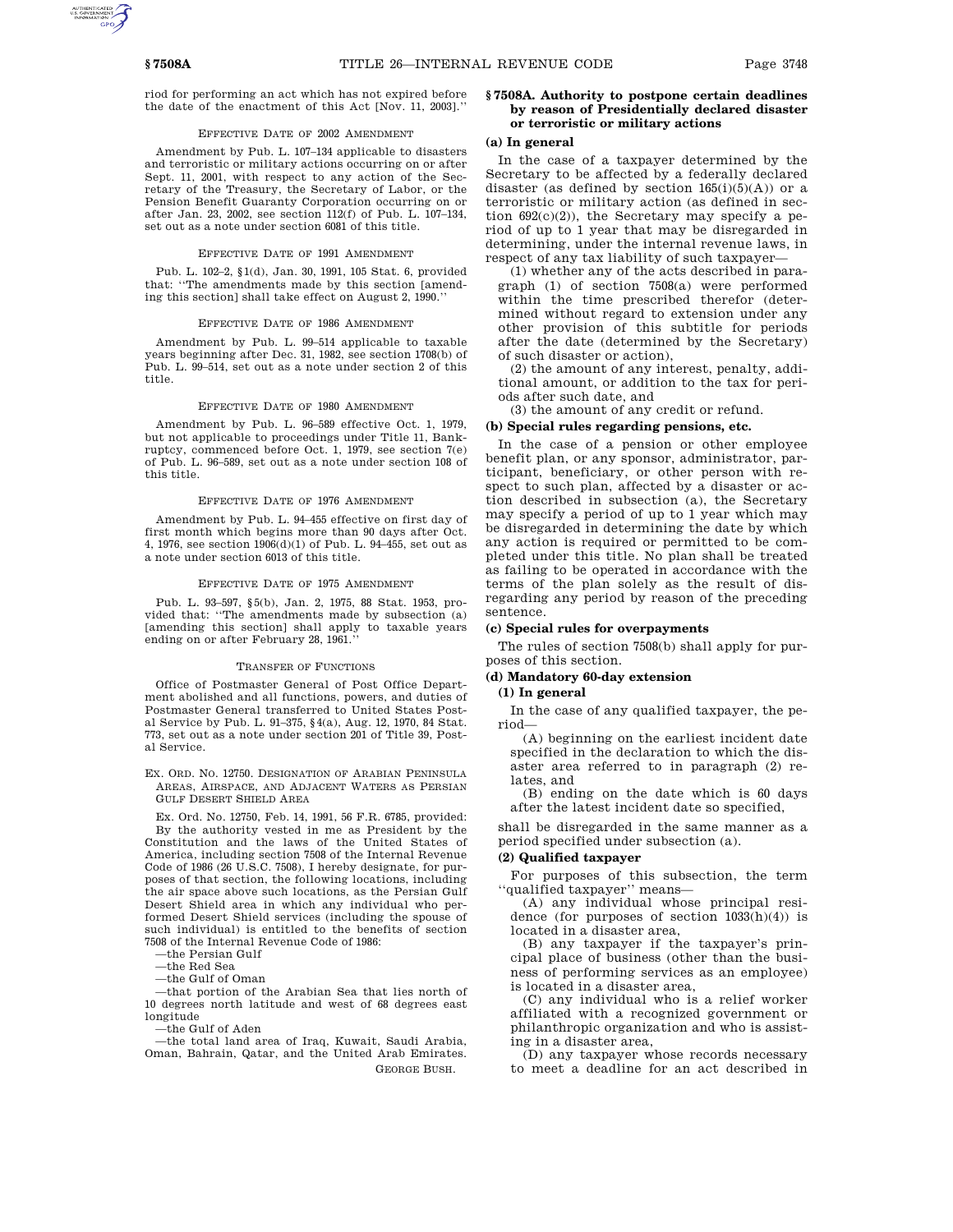section  $7508(a)(1)$  are maintained in a disaster area,

(E) any individual visiting a disaster area who was killed or injured as a result of the disaster, and

(F) solely with respect to a joint return, any spouse of an individual described in any preceding subparagraph of this paragraph.

# **(3) Disaster area**

For purposes of this subsection, the term ''disaster area'' has the meaning given such term under subparagraph (B) of section  $165(i)(5)$  with respect to a Federally declared disaster (as defined in subparagraph (A) of such section).

# **(4) Application to rules regarding pensions**

In the case of any person described in subsection (b), a rule similar to the rule of paragraph (1) shall apply for purposes of subsection (b) with respect to—

(A) making contributions to a qualified retirement plan (within the meaning of section  $4974(c)$  under section  $219(f)(3)$ ,  $404(a)(6)$ , 404(h)(1)(B), or 404(m)(2),

(B) making distributions under section 408(d)(4),

(C) recharacterizing contributions under section  $408A(d)(6)$ , and

(D) making a rollover under section 402(c), 403(a)(4), 403(b)(8), or 408(d)(3).

# **(5) Coordination with periods specified by the Secretary**

Any period described in paragraph (1) with respect to any person (including by reason of the application of paragraph (4)) shall be in addition to (or concurrent with, as the case may be) any period specified under subsection (a) or (b) with respect to such person.

(Added Pub. L. 105–34, title IX, §911(a), Aug. 5, 1997, 111 Stat. 877; amended Pub. L. 107–16, title VIII, §802(a), June 7, 2001, 115 Stat. 149; Pub. L. 107–134, title I, §112(a), Jan. 23, 2002, 115 Stat. 2433; Pub. L. 110–343, div. C, title VII, §706(a)(2)(D)(vii), Oct. 3, 2008, 122 Stat. 3922; Pub. L. 115–141, div. U, title IV, §401(b)(10)(B), Mar. 23, 2018, 132 Stat. 1202; Pub. L. 116–94, div. Q, title II, §205(a), Dec. 20, 2019, 133 Stat. 3245.)

#### AMENDMENTS

2019—Subsec. (d). Pub. L. 116–94 added subsec. (d).

2018—Subsec. (a). Pub. L. 115–141 substituted ''section  $165(i)(5)(A)$ " for "section  $165(h)(3)(C)(i)$ " in introductory provisions.

2008—Subsec. (a). Pub. L. 110–343 substituted ''federally declared disaster (as defined by section  $165(h)(3)(C)(i)$ " for "Presidentially declared disaster (as defined in section 1033(h)(3))'' in introductory provisions.

2002—Pub. L. 107–134 amended section catchline and text generally, substituting present provisions for provisions which had: in subsec. (a), authorized Secretary to postpone certain tax-related deadlines by reason of presidentially declared disaster, and in subsec. (b), provided that subsec. (a) would not apply for the purpose of determining interest on any overpayment or underpayment.

2001—Subsec. (a). Pub. L. 107–16 substituted ''120 days'' for ''90 days'' in introductory provisions.

## EFFECTIVE DATE OF 2019 AMENDMENT

Pub. L. 116–94, div. Q, title II, §205(b), Dec. 20, 2019, 133 Stat. 3246, provided that: ''The amendment made by this section [amending this section] shall apply to federally declared disasters declared after the date of the enactment of this Act [Dec. 20, 2019].''

## EFFECTIVE DATE OF 2008 AMENDMENT

Amendment by Pub. L. 110–343 applicable to disasters declared in taxable years beginning after Dec. 31, 2007, see section 706(d)(1) of Pub. L. 110–343, set out as a note under section 56 of this title.

# EFFECTIVE DATE OF 2002 AMENDMENT

Amendment by Pub. L. 107–134 applicable to disasters and terroristic or military actions occurring on or after Sept. 11, 2001, with respect to any action of the Secretary of the Treasury, the Secretary of Labor, or the Pension Benefit Guaranty Corporation occurring on or after Jan. 23, 2002, see section 112(f) of Pub. L. 107–134, set out as a note under section 6081 of this title.

# EFFECTIVE DATE OF 2001 AMENDMENT

Pub. L. 107–16, title VIII, §802(b), June 7, 2001, 115 Stat. 149, provided that: ''The amendment made by this section [amending this section] shall take effect on the date of enactment of this Act [June 7, 2001].''

## EFFECTIVE DATE

Pub. L. 105–34, title IX, §911(c), Aug. 5, 1997, 111 Stat. 878, provided that: ''The amendments made by this section [enacting this section] shall apply with respect to any period for performing an act that has not expired before the date of the enactment of this Act [Aug. 5, 1997].''

# SAVINGS PROVISION

For provisions that nothing in amendment by Pub. L. 115–141 be construed to affect treatment of certain transactions occurring, property acquired, or items of income, loss, deduction, or credit taken into account prior to Mar. 23, 2018, for purposes of determining liability for tax for periods ending after Mar. 23, 2018, see section 401(e) of Pub. L. 115–141, set out as a note under section 23 of this title.

# EXTENSION OF CERTAIN DEFERRED PAYROLL TAXES BY REASON OF CORONAVIRUS PANDEMIC

Pub. L. 116–260, div. N, title II, §274, Dec. 27, 2020, 134 Stat. 1978, provided that: ''The Secretary of the Treasury (or the Secretary's delegate) shall ensure that Internal Revenue Service Notice 2020–65 (entitled 'Relief with Respect to Employment Tax Deadlines Applicable to Employers Affected by the Ongoing Coronavirus (COVID–19) Disease 2019 Pandemic') and any successor or related regulation, notice, or guidance is applied—

''(1) by substituting 'December 31, 2021' for 'April 30, 2021' each place it appears therein, and

''(2) by substituting 'January 1, 2022' for 'May 1, 2021' each place it appears therein.''

# AUTHORITY TO POSTPONE CERTAIN TAX-RELATED DEADLINES BY REASON OF Y2K FAILURES

Pub. L. 106–170, title V, §522, Dec. 17, 1999, 113 Stat. 1927, provided that:

''(a) IN GENERAL.—In the case of a taxpayer determined by the Secretary of the Treasury (or the Secretary's delegate) to be affected by a Y2K failure, the Secretary may disregard a period of up to 90 days in determining, under the internal revenue laws, in respect of any tax liability (including any interest, penalty, additional amount, or addition to the tax) of such taxpayer—

''(1) whether any of the acts described in paragraph (1) of section 7508(a) of the Internal Revenue Code of 1986 (without regard to the exceptions in parentheses in subparagraphs (A) and (B)) were performed within the time prescribed therefor; and

''(2) the amount of any credit or refund.

''(b) APPLICABILITY OF CERTAIN RULES.—For purposes of this section, rules similar to the rules of subsections